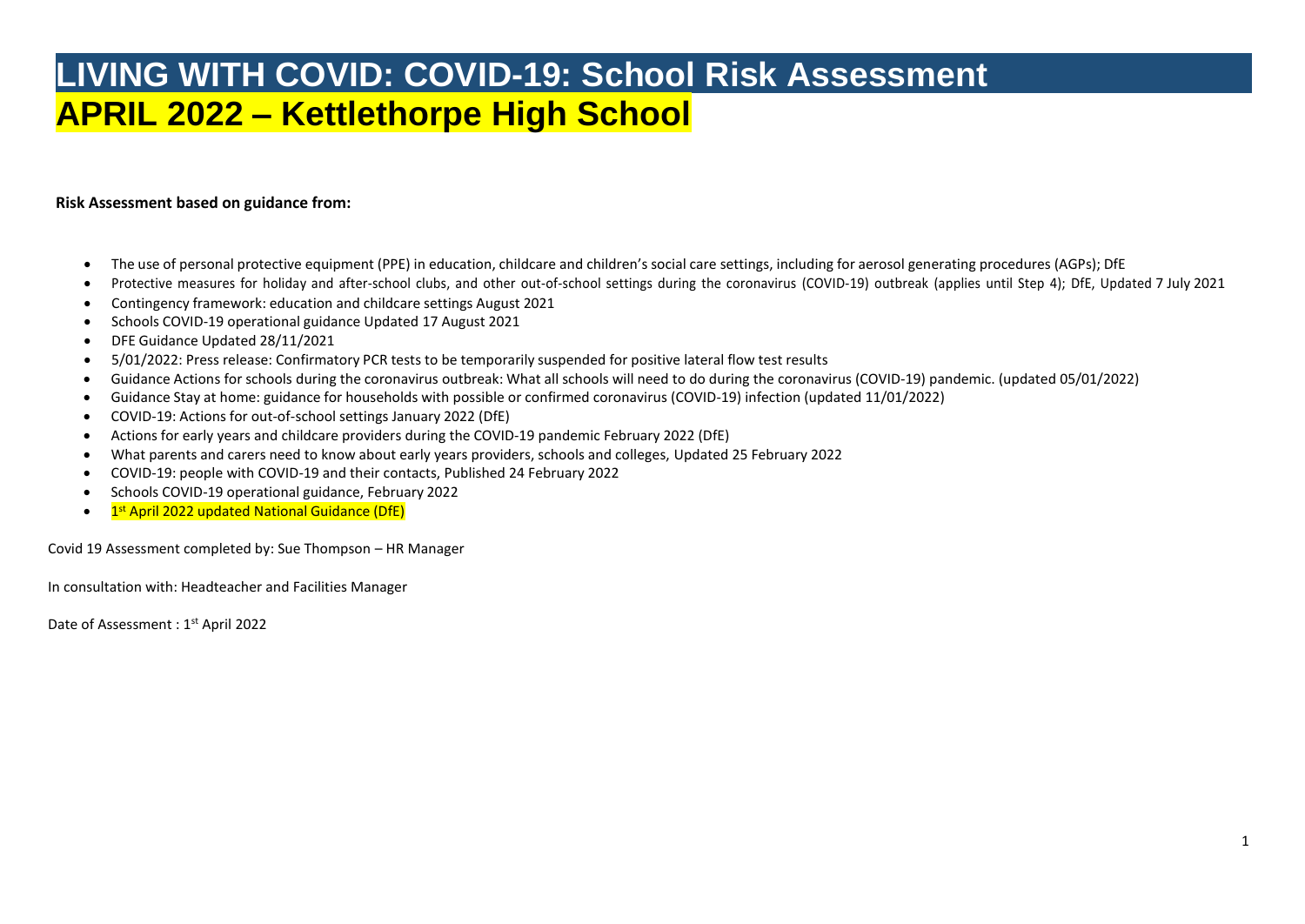**School Name:** Kettlethorpe High School **Headteacher:** Tudor Griffiths **Chair of Governors:** Mr D Barry

2

|                                                                                      |                                                                 | <b>IMPACT/SEVERITY</b>                                                                       |                                             |                 |
|--------------------------------------------------------------------------------------|-----------------------------------------------------------------|----------------------------------------------------------------------------------------------|---------------------------------------------|-----------------|
| Very High (VH)<br><b>Strong likelihood of fatality /</b><br>serious injury occurring | High (H)<br>Possibility of fatality/serious injury<br>occurring | Medium (M)<br><b>Possibility of significant</b><br>injury or over 3-day absence<br>occurring | Low (L)<br>Possibility of minor injury only |                 |
|                                                                                      |                                                                 | <b>LIKELIHOOD</b>                                                                            |                                             |                 |
| 5 (Almost certain)                                                                   | 4 (Likely)                                                      | 3 (Possible)                                                                                 | 2 (Unlikely)                                | 1 (Rare)        |
| <b>Will undoubtedly</b>                                                              | Will probably happen/recur, but it                              | Might happen or recur                                                                        | Do not expect it to happen,                 | This will never |
| happen/recur, possibly                                                               | is not a persisting                                             | occasionally                                                                                 | but it is possible it may do                | happen/recur    |
| frequently                                                                           | issue/circumstances                                             |                                                                                              | <b>SO</b>                                   |                 |
|                                                                                      |                                                                 |                                                                                              |                                             |                 |

| What are the<br>hazards?                   | <b>Who</b><br>might be<br>harmed?                  | <b>Controls Required</b>                                                                                                                                                                                                                                                               | <b>Impact/Severity</b> | <b>Likelihood</b> | <b>Action</b><br>by<br>who?    | <b>Date</b>         | <b>Done</b> |
|--------------------------------------------|----------------------------------------------------|----------------------------------------------------------------------------------------------------------------------------------------------------------------------------------------------------------------------------------------------------------------------------------------|------------------------|-------------------|--------------------------------|---------------------|-------------|
| <b>Positive</b><br>COVID-19<br><b>Test</b> | Staff<br><b>Pupils</b><br>Parents<br><b>Others</b> | For individuals with a <b>positive</b> COVID-19 test, they<br>are advised to stay at home and avoid contact with<br>other people for 5 days and for children and young<br>people aged 18 and under, the advice will be 3 days.                                                         | M                      | $\mathbf{2}$      | All                            | Updated<br>April 22 | <b>YES</b>  |
| <b>Management</b>                          | Staff<br><b>Pupils</b><br>Parents<br><b>Others</b> | As the school's Risk Assessment requires employees<br>to stay at home if they have a positive COVID-19 test,<br>the COVID-19 absence will be discounted for the<br>purpose of formal absence management and for sick<br>pay entitlement. Proof of a COVID-19 test will be<br>required. | M                      | $\mathbf{2}$      | School<br><b>Staff</b><br>Head | Updated<br>April 22 | <b>YES</b>  |
| of COVID-19<br><b>Absence</b>              |                                                    |                                                                                                                                                                                                                                                                                        |                        |                   |                                |                     |             |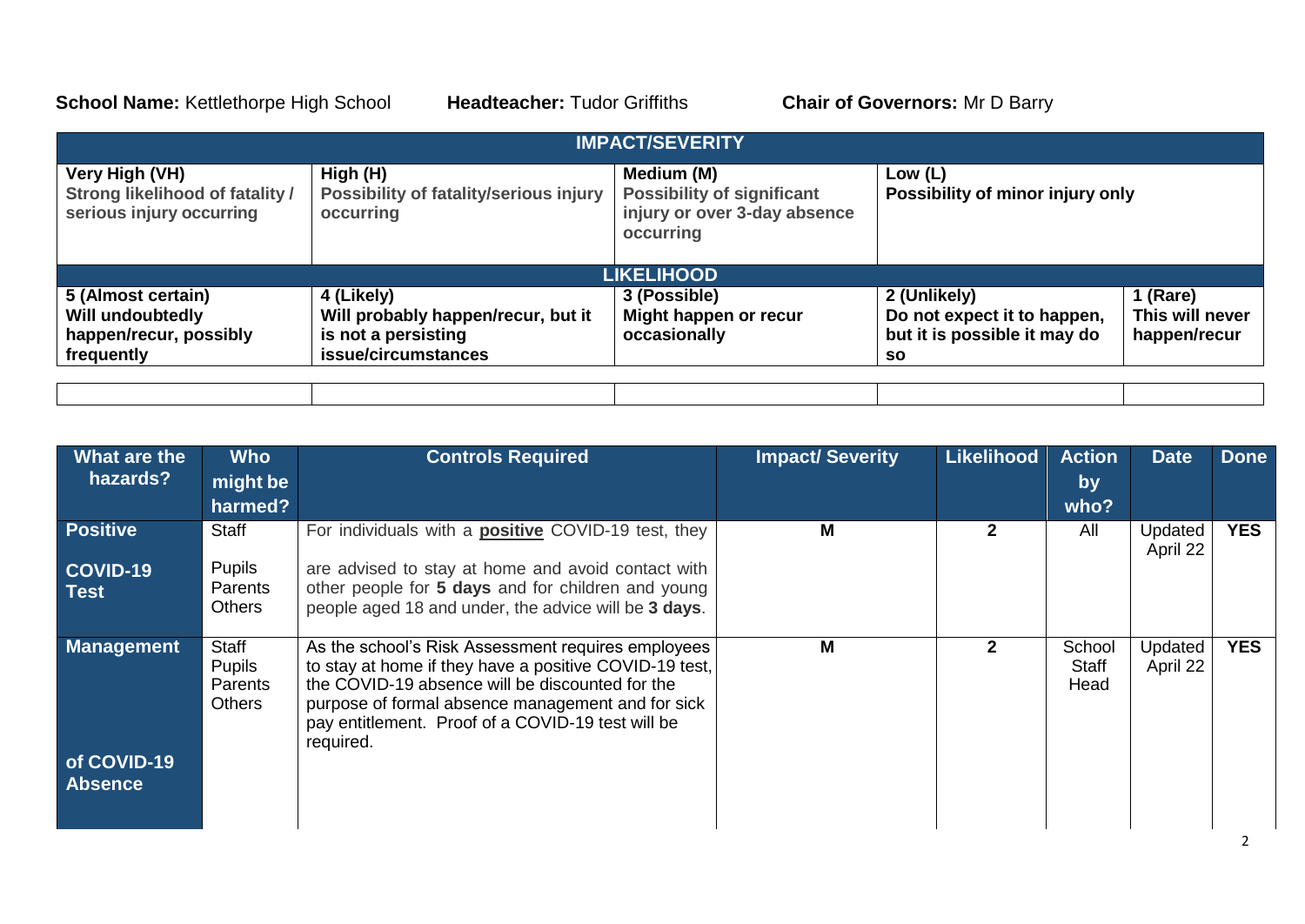| COVID-19<br><b>Tests</b>       | <b>Staff</b><br><b>Pupils</b><br>Parents<br><b>Others</b> | As of 1 April, free COVID-19 tests will continue<br>to be available after the universal testing ends<br>in 1 April for specific groups including eligible<br>parents, NHS staff and care staff. This does<br>not apply to education settings, other than for<br>individuals who are at risk of serious illness<br>from COVID-19 and eligible for treatments. | M              | $\mathbf{2}$   | School<br><b>Site</b><br>Manager | Updated <b>YES</b><br>April 22 |            |
|--------------------------------|-----------------------------------------------------------|--------------------------------------------------------------------------------------------------------------------------------------------------------------------------------------------------------------------------------------------------------------------------------------------------------------------------------------------------------------|----------------|----------------|----------------------------------|--------------------------------|------------|
| Regular                        | Staff<br><b>Pupils</b><br>Parents<br><b>Others</b>        | Regular asymptomatic testing will no longer be<br>recommended within education or childcare settings,<br>including SEND.                                                                                                                                                                                                                                     | M              | $\mathbf{2}$   | All                              | Updated<br>April 22            | <b>YES</b> |
| Asymptomatic<br><b>Testing</b> |                                                           |                                                                                                                                                                                                                                                                                                                                                              |                |                |                                  |                                |            |
| <b>Vaccination</b>             | Staff<br><b>Pupils</b><br>Parents<br><b>Others</b>        | The Government recommends all staff take up the<br>offer of a vaccine.                                                                                                                                                                                                                                                                                       | M              | $\overline{2}$ | <b>Staff</b>                     | Updated<br>Feb 22              | <b>YES</b> |
| Face<br><b>Coverings</b>       | Staff<br><b>Pupils</b><br>Parents<br><b>Others</b>        | Face coverings are no longer advised to be<br>worn by staff and visitors in communal areas.<br>Staff and Pupils should follow wider advice on<br>$\bullet$<br>face coverings outside of the school setting,<br>including on transport to and from school.<br>Health advice continues to be that early years<br>children should not wear face coverings.      | $\overline{M}$ | $\overline{2}$ | <b>Staff</b>                     | Updated<br>Feb 22              | <b>YES</b> |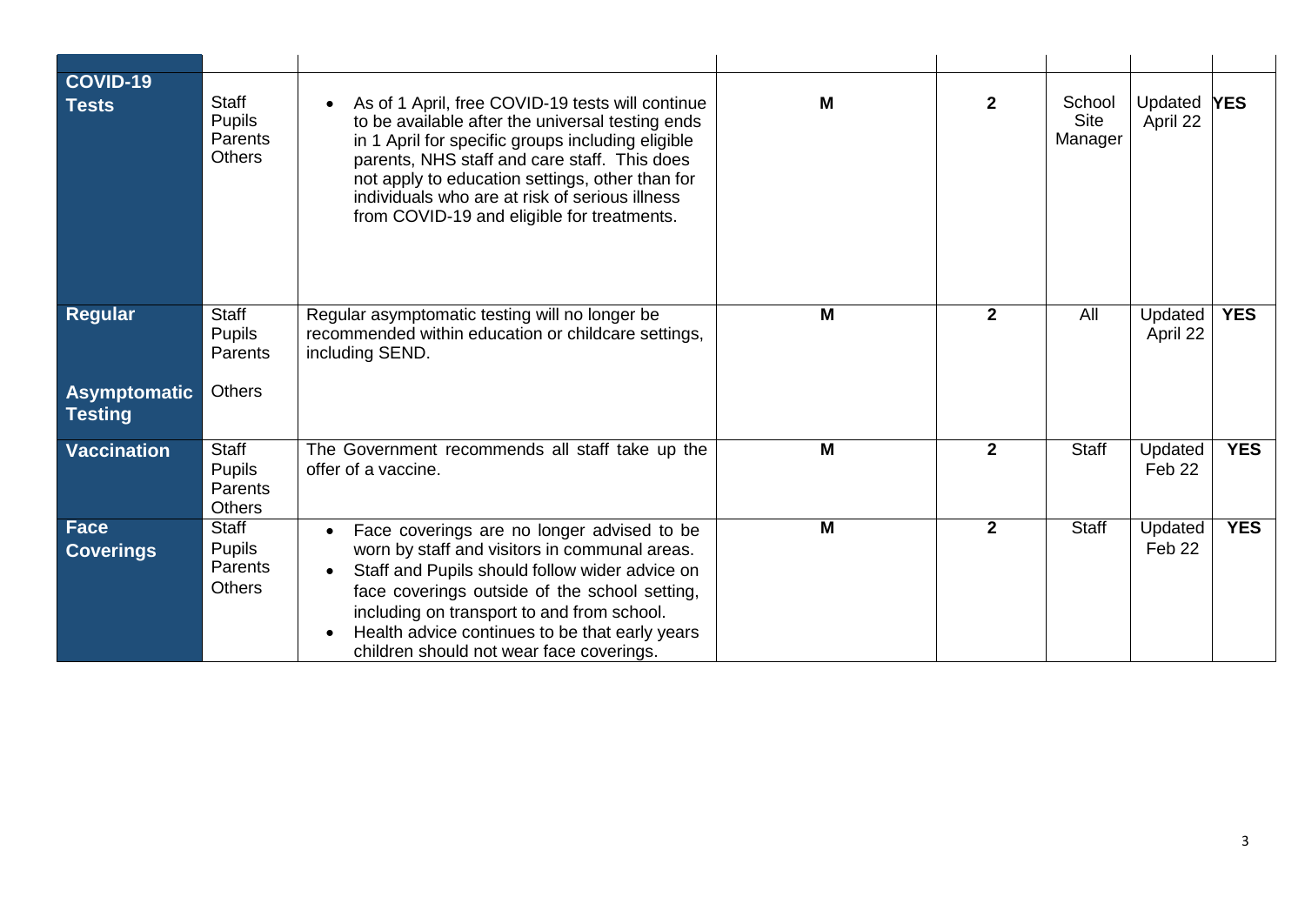| <b>Local</b><br><b>Outbreaks</b>                                          | <b>Staff</b><br><b>Pupils</b><br>Parents<br><b>Others</b> | The school has an outbreak management plan in<br>place outlining how we would operate if the number of<br>positive cases substantially increases our school, or<br>in the local area. Central government may also offer<br>local areas of particular concern an enhanced<br>response package to help limit increases in<br>transmission.                                                                                                                 | M | $\overline{2}$ | <b>Staff</b>                        | Updated<br>Feb 22            | <b>YES</b> |
|---------------------------------------------------------------------------|-----------------------------------------------------------|----------------------------------------------------------------------------------------------------------------------------------------------------------------------------------------------------------------------------------------------------------------------------------------------------------------------------------------------------------------------------------------------------------------------------------------------------------|---|----------------|-------------------------------------|------------------------------|------------|
| <b>Remote</b><br>education<br><b>if</b><br>pupils cannot<br>attend school | Staff<br><b>Pupils</b><br>Parents<br><b>Others</b>        | All state-funded schools must provide remote<br>education for school-aged children who are<br>unable to attend school due to following<br>government guidance or law relating to<br>COVID-19 (for example if they are self-<br>isolating, or if they have tested positive but are<br>well enough to learn from home).<br>Schools should provide remote education<br>equivalent in length to the core teaching your<br>child would usually get in school. | M | $\overline{2}$ | <b>Staff</b>                        | Updated<br>Feb <sub>22</sub> | <b>YES</b> |
| <b>Maintaining</b><br>enhanced<br>cleaning                                | Staff<br>Pupils<br>Parents<br><b>Others</b>               | Each room to have a control-system box<br>including:<br>Sanitiser spray<br>Paper towel<br>Cleaning wipes<br>Hand sanitiser pump bottle<br>High frequency touch points such as door<br>handles and handrails three times per day.<br>Deep cleaning of classrooms once per day.<br>Regular cleaning of surfaces will reduce the<br>risk of spreading the virus.                                                                                            |   | $\overline{2}$ | <b>Site</b><br>Cleaning<br>Contract | Updated<br>Feb 22            | <b>YES</b> |
| <b>Hand hygiene</b>                                                       | Staff<br><b>Pupils</b><br>Parents<br><b>Others</b>        | Frequent and thorough hand cleaning should<br>now be regular practice. Schools should<br>continue to ensure that pupils clean their<br>hands regularly. This can be done with soap<br>and water or hand sanitiser.                                                                                                                                                                                                                                       |   | $\overline{2}$ | All                                 | Updated<br>Feb 22            | <b>YES</b> |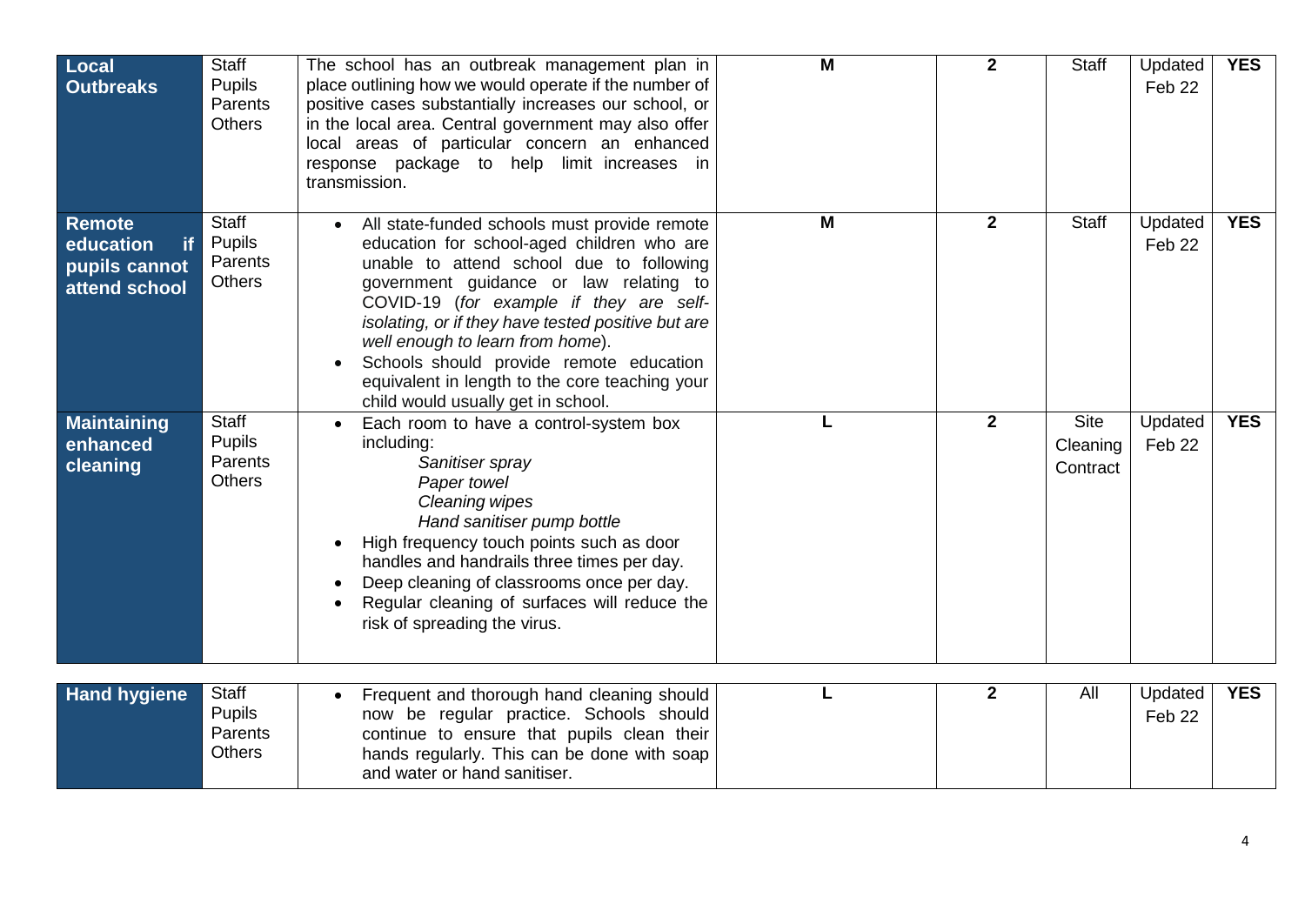| Parents<br>continue to encourage this with pupils.<br><b>Others</b>                                                                                                                                                                                                                                                                                                                                                                                                                                                                                                                                                                                                                                                                                                                                                                                                                                                                                                                                                                                                                                                                                                                                                                                                                                                                                                                                                                                                                                                                                                                                                                                                                                                                  |            |
|--------------------------------------------------------------------------------------------------------------------------------------------------------------------------------------------------------------------------------------------------------------------------------------------------------------------------------------------------------------------------------------------------------------------------------------------------------------------------------------------------------------------------------------------------------------------------------------------------------------------------------------------------------------------------------------------------------------------------------------------------------------------------------------------------------------------------------------------------------------------------------------------------------------------------------------------------------------------------------------------------------------------------------------------------------------------------------------------------------------------------------------------------------------------------------------------------------------------------------------------------------------------------------------------------------------------------------------------------------------------------------------------------------------------------------------------------------------------------------------------------------------------------------------------------------------------------------------------------------------------------------------------------------------------------------------------------------------------------------------|------------|
| M<br>$\overline{2}$<br><b>Ventilation on</b><br><b>Staff</b><br><b>Staff</b><br>Updated<br>When the school setting is in operation, it is<br><b>Pupils</b><br>important to ensure it is well ventilated and that<br><b>Site</b><br>Feb 22<br>site<br>Parents<br>a comfortable environment is maintained.<br>Team<br><b>Others</b><br>The Site Team have identified any poorly<br>ventilated spaces as part of our risk<br>assessment and have taken steps to improve<br>fresh air flow in these areas.<br>Mechanical ventilation is a system that uses a<br>fan to draw fresh air, or extract air from a room.<br>These should be adjusted to increase the<br>ventilation rate wherever possible andchecked<br>to confirm that normal operation meets current<br>guidance and that only fresh outside air is<br>circulated.<br>If possible, systems should be adjusted to full<br>fresh air or, if this is not possible, then systems<br>should be operated as normal as long as they<br>are within a single room and supplemented by<br>an outdoor air supply.<br>Where mechanical ventilation systems exist,<br>the Site Team should ensure that they are<br>maintained<br>with<br>in.<br>accordance<br>the<br>manufacturers' recommendations.<br>Where it is safe to do so, opening external<br>windows can improve natural ventilation and,<br>in addition, opening internal doors, can also<br>assist with creating a throughput of air.<br>If necessary, external opening doors may also<br>be used (if they are not fire doors and where<br>safe to do so).<br>The School should balance the need for<br>increased ventilation while maintaining a<br>comfortable temperature.<br>The Health and Safety Executive guidance on | <b>YES</b> |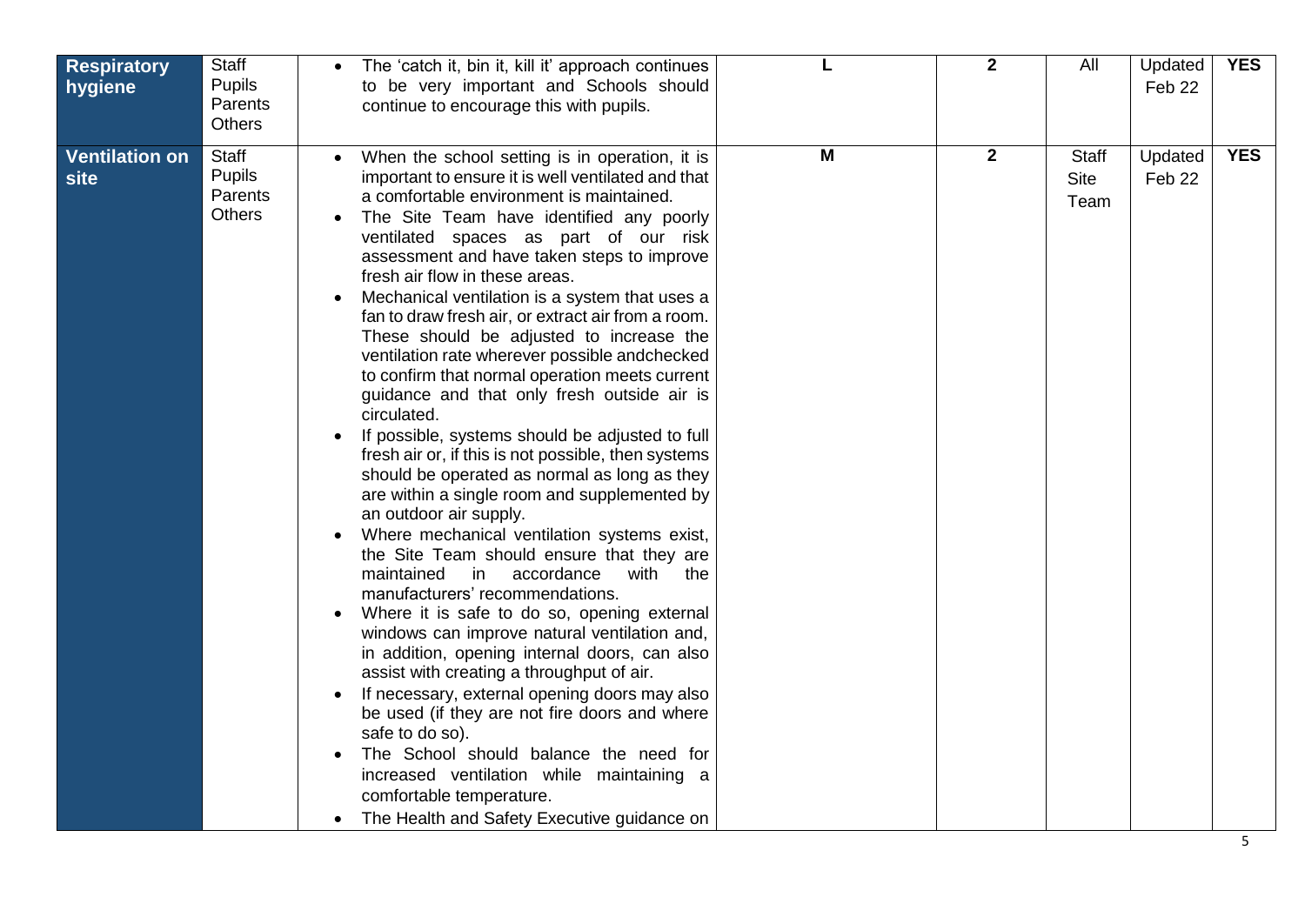|                                                   |                                                           | ventilation and air conditioning during the<br>coronavirus (COVID-19) pandemic and the<br>Chartered Institution of Building Services<br>Engineers' coronavirus (COVID-19) advice<br>provide more information.<br>The Health and Safety Executive guidance on<br>ventilation and air conditioning during the<br>coronavirus (COVID-19) pandemic and the<br>Chartered Institution of Building Services<br>Engineers' coronavirus (COVID-19) advice<br>provide more information.<br>CO2 monitors have been provided to the<br>School, so staff can quickly identify where<br>ventilation needs to be improved. These are<br>available from the Site Team. |   |              |                               |                              |            |
|---------------------------------------------------|-----------------------------------------------------------|--------------------------------------------------------------------------------------------------------------------------------------------------------------------------------------------------------------------------------------------------------------------------------------------------------------------------------------------------------------------------------------------------------------------------------------------------------------------------------------------------------------------------------------------------------------------------------------------------------------------------------------------------------|---|--------------|-------------------------------|------------------------------|------------|
| <b>Attendance</b>                                 | <b>Staff</b><br><b>Pupils</b><br>Parents<br><b>Others</b> | School attendance is mandatory for all pupils<br>$\bullet$<br>of compulsory school age and it is a priority to<br>ensure that as many children as possible<br>regularly attend school.<br>Where a child is self-isolating (awaiting a test<br>result) or in quarantine because of COVID19,<br>they should be recorded as code X (not<br>attending in circumstances related to<br>coronavirus). Where they are unable to attend<br>because they have a confirmed case of<br>COVID-19 they should be recorded as code I<br>(illness).                                                                                                                    |   | $\mathbf{2}$ | Head<br><b>Staff</b><br>All   | Updated<br>Feb <sub>22</sub> | <b>YES</b> |
| <b>Awareness of</b><br>policies /<br>procedures / | Staff<br><b>Pupils</b><br>Parents<br><b>Others</b>        | All staff, pupils and volunteers are aware of all<br>relevant policies and procedures including, but not<br>limited to, the following:<br><b>Health and Safety Policy</b><br>✓<br><b>Behaviour Policy</b><br>$\checkmark$<br>Safeguarding policy and associated updates/<br>addendums                                                                                                                                                                                                                                                                                                                                                                  | M | $\mathbf{2}$ | Site/<br><b>Staff</b><br>Head | Updated<br>Feb 22            | <b>YES</b> |